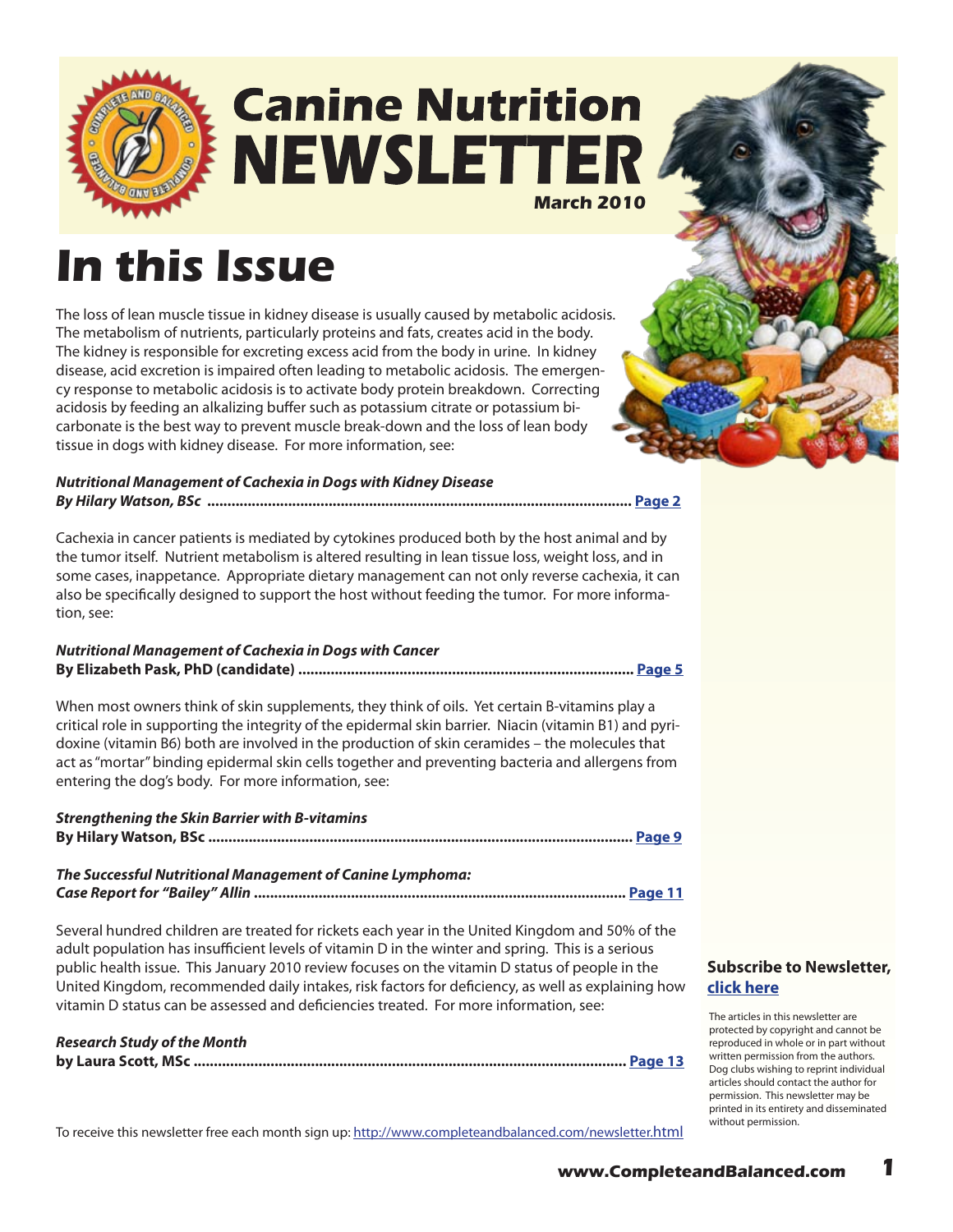<span id="page-1-0"></span>

# **Nutritional Management of Cachexia in Dogs with Kidney Disease**

#### *By Hilary Watson BSc*

Cachexia is defined as physical wasting with loss of muscle mass caused by disease. Dogs with advanced cancer, cardiac disease and kidney disease may become cachectic. Anorexia (lack of appetite) and cachexia often occur together. Cachexia is not the same as starvation. A healthy dog's body can adjust to starvation by slowing down its use of nutrients, but in dogs with cachexia, the body does not make this adjustment. Muscle wasting can occur even with increased food intake.

The underlying mechanism for cachexia in kidney patients is not the same as that for cancer or cardiac disease. In dogs with chronic kidney disease, cachexia is usually caused by metabolic acidosis. Correcting the acid-base balance will generally resolve cachexia in kidney patients.

Dogs with kidney disease have an impaired ability to excrete phosphorus from the body, so phosphorus accumulates in the dog's body. This is why we restrict phosphorus intake in dogs with kidney disease. The balance between calcium and phosphorus is carefully maintained in the body. When phosphorus levels are too high relative to calcium, parathyroid hormone is produced to try to correct the imbalance. In kidney patients reduced excretion of phosphorus leads to an imbalance in the body's calcium to phosphorus ratio, which stimulates the production of parathyroid hormone. This condition is known as "renal secondary hyperparathyroidism". Hyperparathyroidism can lead to soft tissue mineralization, loss of bone mass and it accelerates the progression of kidney disease. We can double the life expectancy of a dog with renal disease by severely restricting the dog's phosphorus intake, thereby maintaining a normal balance between calcium and phosphorus in the dog's body.

The impaired ability of the kidneys to excrete phosphorus has consequences for the dog's acid-base balance. Acid is produced through normal nutrient metabolism, particularly the metabolism of fats and proteins. In normal dogs, much of this acid is lost from the body in urine as phosphoric acid (figure 1). When urinary phosphorus excretion is reduced, the excretion of acid is reduced. This leads to the accumulation of acid in the body, a condition known as metabolic acidosis.



*Figure 1 – the kidney is responsible for maintaining acid-base balance in the body*

*Acid (H+) is produced in the body through normal metabolism. The kidney cells are responsible for excreting excess acid from the body in urine. This excess acid either reacts with bicarbonate to form CO2 plus water, or it is bound to phosphorus and excreted as phosph oric acid. When phosphorus excretion is impaired in kidney disease, an alternative pathway involving the amino acid glutamine is used. In this case, acid is bound to NH3 and is excreted as ammonium (NH4). The glutamine used in this process is derived from the break-down of body proteins including muscle.*

Metabolic acidosis has a serious impact on health. Enzymes, cellular reactions, transport molecules, metabolic processes all proceed most efficiently within a very narrow range of optimal pH. The normal pH range for dog blood is 7.31 – 7.42. A pH that is even slightly outside this range has serious metabolic consequences for the dog. Because pH balance is so important for body function, there are several emergency mechanisms that are designed to correct imbalances in acid-base status.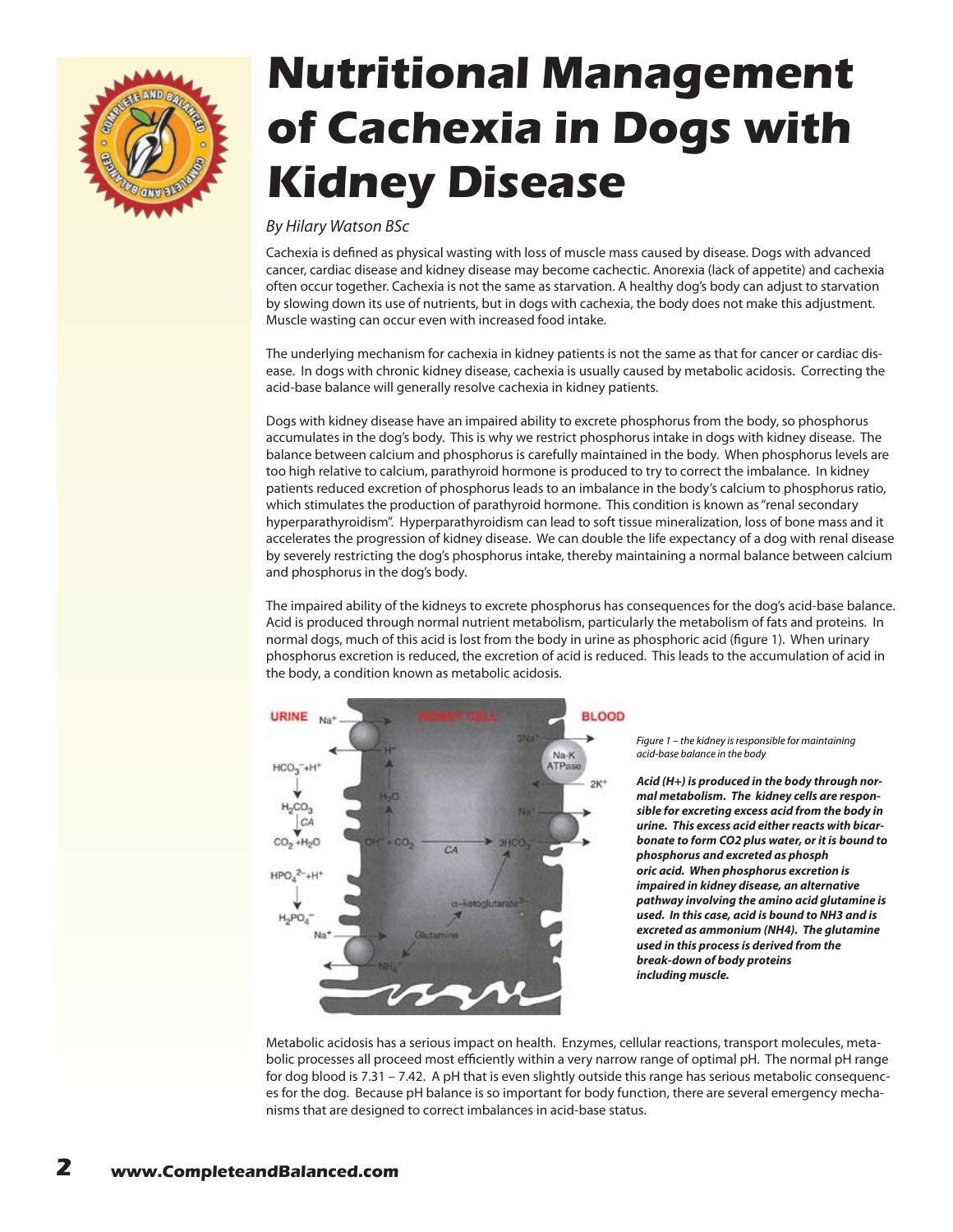The primary emergency metabolic response to metabolic acidosis is the activation of a protein degradation pathway so that the amino acid glutamine is released from muscle. Glutamine is an amino acid that has an extra ammonia (NH3) group which is combined with acid to produce ammonium (see figure 2). Protein degradation to release glutamine is the body's normal emergency response to excess acid in the body. Mitch et al (1994) studied the phenomenon in rats and stated "the loss of lean body mass in kidney



#### *Figure 2*

*When excessive acid accumulates in the body of a dog with kidney disease, muscle is broken down to yield the amino acid glutamine, which is converted into glutamic acid, thereby releasing ammonia (NH3). This ammonia is combined with acid (H+) into ammonium (NH4+) which is lost from the body as ammonium chloride (NH4Cl). Bicarbonate (HCO3-) is released back into the blood, helping to restore normal acidbase balance.*

disease appears to be a consequence of a normal metabolic response to acidosis that persists until acidosis is corrected". This metabolic response leads to whole body protein break-down, impaired protein synthesis (which can lead to reduced levels of the blood protein albumin), as well as resistance to the normal musclebuilding effects of insulin and growth hormone. Activation of this catabolic pathway leads to muscle wasting and weight loss.

Protein break-down yields glutamine for acid excretion, but it also releases all the other amino acids from the muscle. The release of these amino acids into the blood is equivalent to feeding the dog a high protein diet. In other words, although the body is breaking down body proteins to yield glutamine for acid excretion, the by-product of this process is the release of all the other amino acids into the dog's blood stream, which contribute to the symptoms of renal disease (i.e elevated blood urea nitrogen, azotemia, uremia). This makes the dog feel ill and can lead to the development of anorexia. The dog stops eating because when he eats, acid accumulates in his body, which causes body proteins to be broken down, which causes a build-up of uremic toxins in the blood, which makes the dog feel sick. It's a negative feedback loop that will make the dog reluctant to eat future meals.

Since many dogs with kidney disease are also dealing with hypertension, additional sodium is contraindicated for dogs with kidney disease. For this reason, sodium bicarbonate is not a good choice for dogs with kidney disease. However, potassium citrate and potassium bicarbonate are both excellent buffers for kidney

*Figure 3 - Correcting acidosis prevents muscle break-down in rats with experimentally induced kidney disease (May et al 1987)*



*In 1987, May et al measured net protein degradation (ie how much muscle was broken down) in healthy rats (blue bars) and in rats with experimentally induced kidney disease (red bars). In study 1, there was no dietary intervention. The researchers simply measured the difference in muscle degradation and noted that the rats with kidney disease (blue bars) lost a great deal more muscle mass than did healthy rats (red bars). This study showed that without dietary intervention, acid accumulation in the body of kidney patients leads to muscle protein degradation.* 

*In study 2, May et al supplemented both groups of rats with sodium bicarbonate. Bicarbonate is a buffer – it neutralizes acid in the body. The researchers found when they supplemented with bicarbonate, muscle degradation was reduced in the rats with kidney disease. There was no dif-*

*ference in the rate of muscle degradation between normal rats and those with kidney disease when both groups were supplemented with a buffer. In other words, muscle wasting in kidney disease was prevented by neutralizing excess acid by supplementing with a buffer.*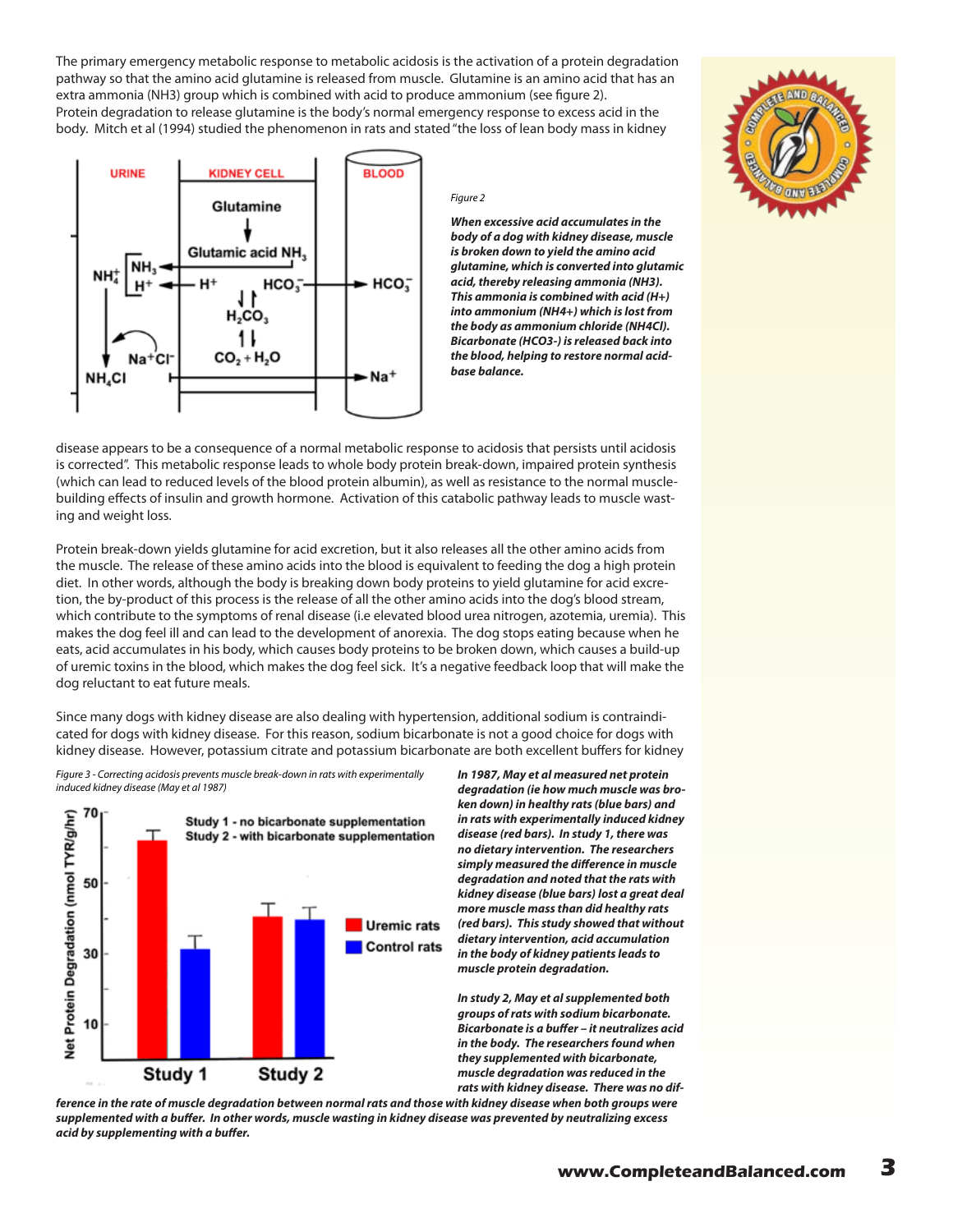

patients. Potassium often becomes depleted in kidney patients, so supplementing with a buffer that contains potassium is beneficial to the kidney patient.

I recommend that all dogs with kidney disease be supplemented with potassium citrate at a rate of 150 mg per kilogram of body weight per day. Alternatively potassium bicarbonate can be used at the same rate. Feeding a buffer will neutralize excess acid, prevent metabolic acidosis, prevent the loss of lean body mass, and will prevent anorexia, azotemia and other renal symptoms caused by body protein catabolism.

Cachexia associated with kidney disease is a result of the body's normal emergency response to metabolic acidosis. Correcting acidosis by supplementing with a buffer such as potassium citrate or potassium bicarbonate will help to prevent the muscle loss and inappetance commonly associated with renal disease.



## **Testimonial**

*Tasha my 7 year old Sheltie has suffered from digestive problems for years. Thanks to Hilary Watson's cookbook "Complete & Balanced: 101 Healthy Home-made Meals for Dogs" and HILARY'S BLEND supplement, Tasha is now enjoying and thriving on very digestible and delicious home-cooked meals. The recipe book is meticulously put together, easy to follow and definitely worth purchasing. Tasha suggests you try her favourite – Recipe R10 – Beef and Potatoes on page 78.*

*Fay & Tasha, Richmond, BC*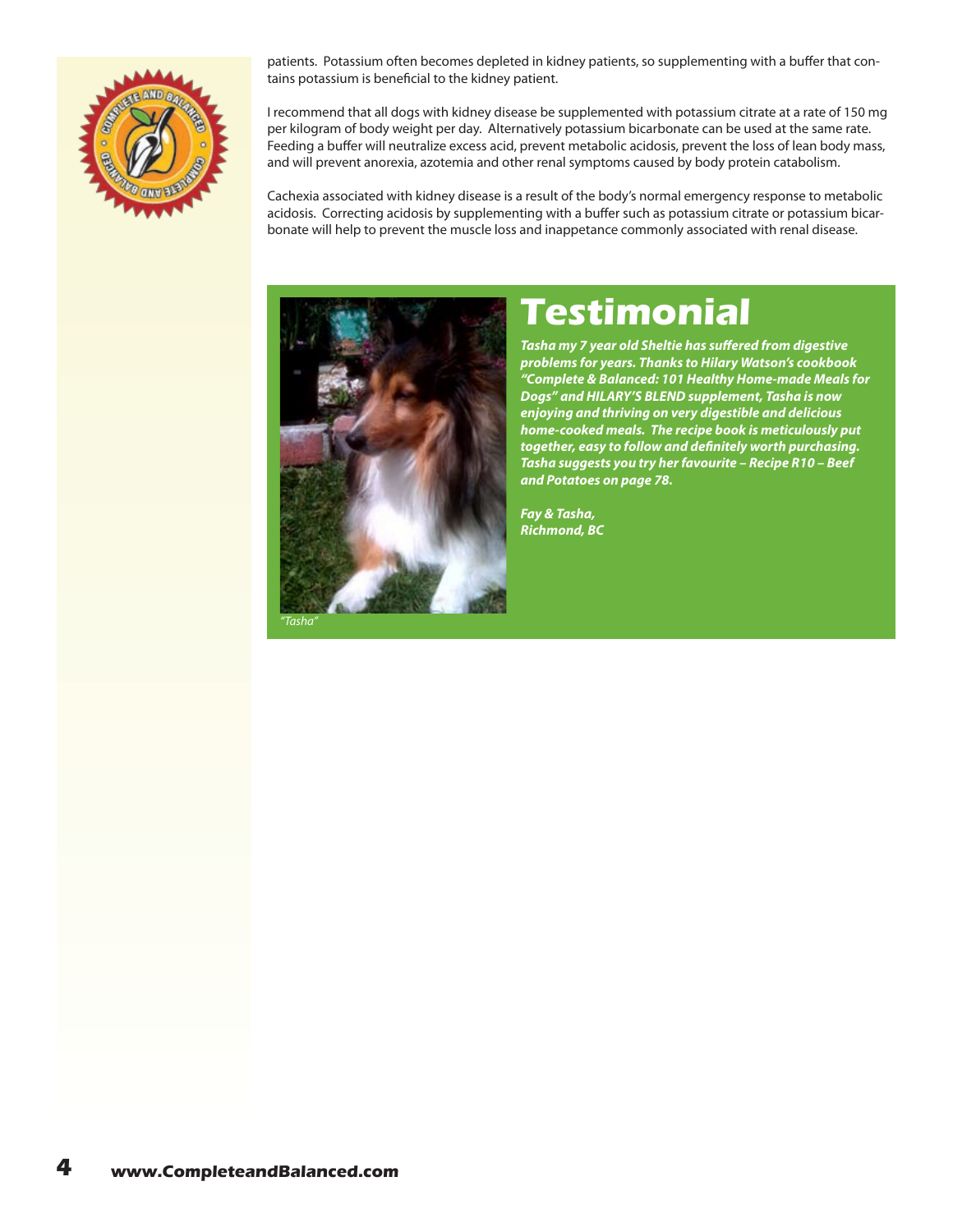# <span id="page-4-0"></span>**Nutritional Management of Cachexia in Dogs with Cancer**

*By Elizabeth Pask PhD (candidate)*

Cancer is one of the hardest words to hear from your veterinarian. As our health management and nutrition improve our dogs are living longer and thus we are hearing the diagnosis of cancer more and more. Unfortunately by the time the cancer is diagnosed treatment is often not an option. However there maybe some nutritional changes we can make to help your dog maintain his or her quality of life for longer. The number one reason why cancer patients are euthanized is a loss of appetite. We often assume that a loss of appetite is related to severe pain or the dog "doesn't want to live anymore". This may not be true in all cases. Sixty eight percent of cancer patients will experience weight loss of more than 5% of their body weight. There are a variety of metabolic changes that take place in the dog's body when a tumor starts growing. This collection of changes results in a syndrome called "cancer cachexia".

## **What is Cachexia?**

The word "cachexia" comes from the Greek term meaning "bad condition". The syndrome is seen in patients with cancer but it can also be seen in patients with chronic heart failure and kidney failure. Patients with cachexia have lethargy, loss of appetite and muscle wasting. In addition they often have a poor response to treatment and reduced survival time. Previously it was thought that this syndrome was caused by a lack of food. However the metabolic changes seen in cachetic patients do not match the changes seen in patients with starvation.

### **Table: Differences Between Cachexia and Starvation**

The biggest thing to remember about the difference between cachexia and starvation is that we can carefully re-feed a victim of starvation and achieve a full recovery. We cannot do that with cachexia patients. You cannot reverse cachexia simply by feeding more food. Why not? Well the answer lies in how the cancer's presence affects your dog's metabolism.

#### **How Tumors Affect Carbohydrate Metabolism**

|                           | Cachexia | Starvation |
|---------------------------|----------|------------|
| Appetite                  |          |            |
| Energy expenditure (while |          |            |
| resting) (REE)            |          |            |
| Amount of skeletal muscle |          | No change  |
| Amount of body fat        |          |            |
| Size of liver             |          |            |
| Insulin level             |          |            |

*Adapted from QJMED, 2005 98:779*

Tumor cells steal energy from the host. The tumor cell would prefer to use blood glucose as its

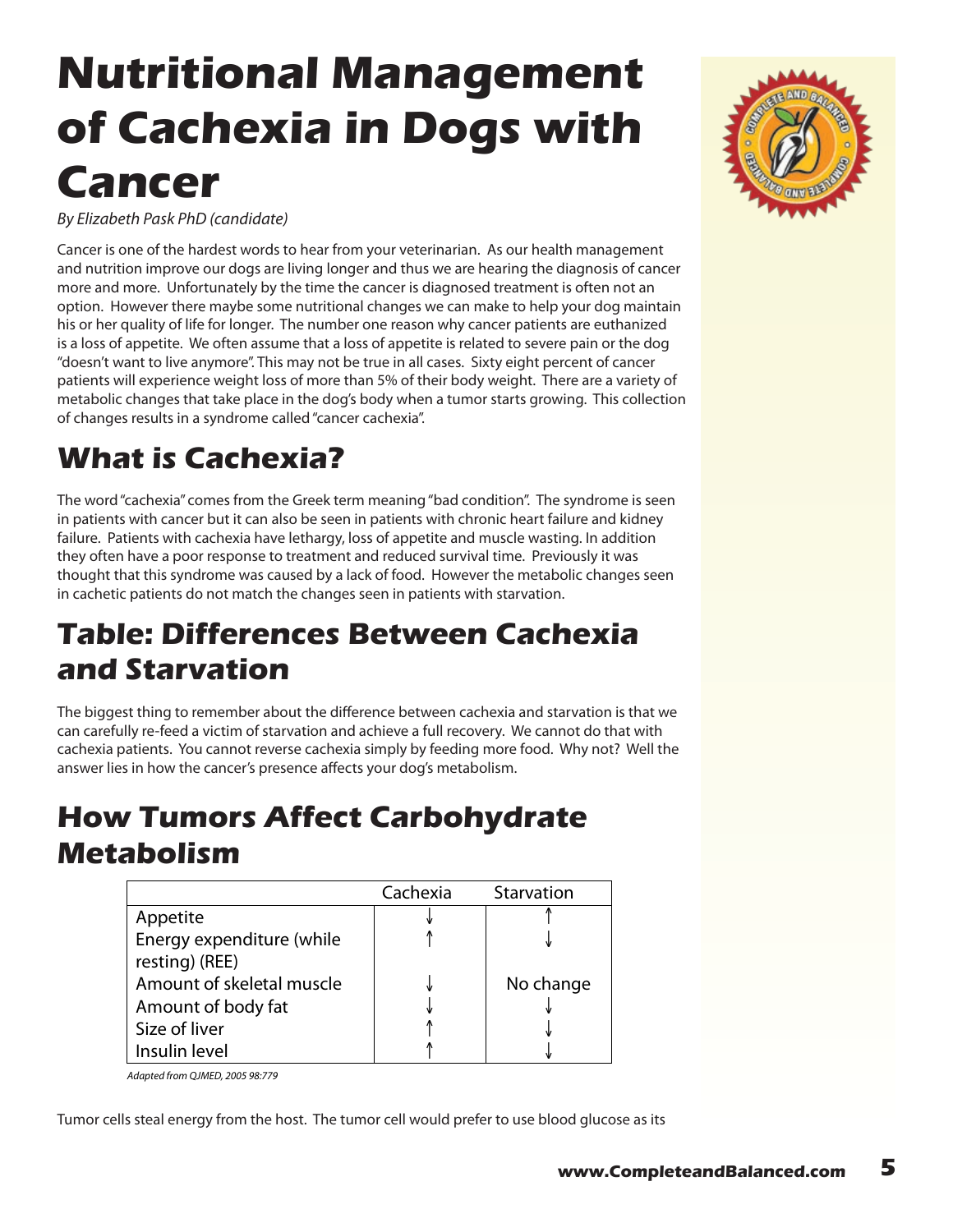

energy source. As the tumor cell metabolizes the glucose it produces lactic acid as a byproduct. Lactic acid is then released in to the blood stream of the dog. The dog's liver is then forced to use energy to metabolize the lactic acid. The end result is a net energy gain by the tumor and a net energy loss by the dog.

In addition to changes in carbohydrate metabolism there are also changes in protein and fat metabolism.

#### **How Tumors Affect Protein Metabolism**

All protein is made up of amino acid building blocks. Amino acids bond together forming chains. These chains then fold to form a more complex structure. The complex structures then join to form muscle protein and other proteins in the body. The sequence of amino acids is important. If the correct number and types of amino acids are not available then the body will start breaking down protein stores in the muscle and liver in order to find and use the correct amino acid. When an animal has cancer the tumor will snatch some amino acids and use them but it won't take all types of amino acids. The tumor has now created an imbalance in the amino acids in the dog. The dog's body will now have to use energy to break down its protein stores in order to make the proteins that it needs to survive. When designing diets we can limit the amounts of amino acids that the tumor likes and maximize the amino acids that the dog needs thus starving the tumor.

### **How Tumors Affect Fat Metabolism**

In a normal animal, fat from the diet is metabolized for energy. Excess dietary fat is stored for later use. In times of starvation and cachexia, fat deposits are broken down and used for energy. In cachexia excess fat is not stored it is used by the body for energy. Tumors have difficulty using fat as an energy source so the high utilization of fat stores may be the body compensating for the tumor taking substantial amounts of energy from the body. However, this change in fat metabolism can have long term damaging effects on the body which can result in suppression of the immune system. The suppression of the immune system leads to decreased survival time and an increased susceptibility to infection.

### **Cachexia and Cytokine Production**

The metabolic dysfunction in protein, fat and carbohydrate metabolism leads to an increase in whole body metabolism (hyper-metabolism). This hyper-metabolism results in muscle wasting and a general inefficiency in nutrient utilization by the dog's body. What is to blame for this metabolic dysfunction? We can blame the tumor but cachexia often remains after tumors are removed. The real culprit is the combination of the tumor's presence and body's response to the tumor's invasion. The tumor's presence causes an increase in the number of cell messengers called cytokines. Cytokines are small molecules released by immune cells. Their job is to modify the metabolism of cells in their immediate vicinity.

During cachexia several pro-inflammatory cytokines are produced by the body (see figure 1), namely IL-1 (interleukin 1), IL-6 (interleukin 6), and TNF (tumor necrosis factor). In addition to the cytokines that the body produces the tumor also produces PIF (proteolysis inducing factor) and LMF (lipid mobilizing factor). PIF and LMF are small molecules that are released into the blood from the tumor and they cause an increase in muscle and fat breakdown. It is believed that these molecules are responsible for much of the metabolic dysfunction that ultimately causes the cachexia. In small doses and in confined areas the pro-inflammatory cytokines are powerful tools in fighting infection. However in large doses over the whole body pro-inflammatory cytokines have been linked to a variety of chronic illness including cachexia. Often the negative effects of the cytokines are more damaging to the dog than the effects of the disease itself.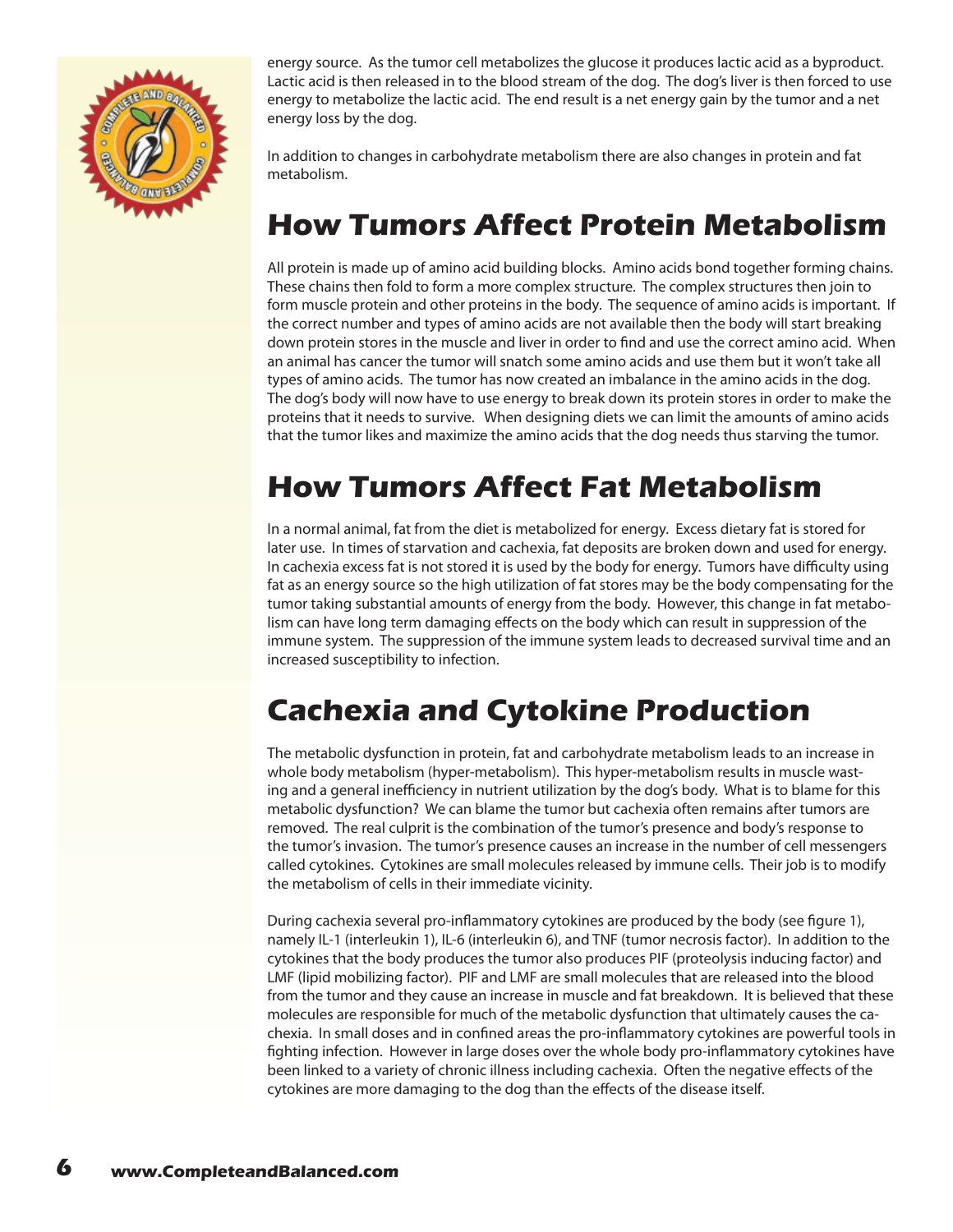



Figure 1 Cancer cachexia is caused by pro-inflammatory cytokines that are produced both by the dog (host) and by the tumor. *(adapted from QJMED 2005, 98:779*

So what can be done? Well as mentioned above we can limit the amount of carbohydrates in the dog's diet to limit the amount of energy we are supplying to the tumor. We can also provide appropriate levels of protein with the right amino acid profile to prevent the tumor from stealing amino acids from the host. We can also use fat as the primary energy source because the tumor can't utilize fat for energy. But we are still stuck with the troublesome cytokines. Currently much nutritional research is focused on the potential for certain nutrients to down-regulate cytokine production. EPA (eicosapentanoic acid), an omega-3 fatty acid found in fish oil, is showing particularly promising results.

### **EPA, Cachexia and the Fight Against Cytokines**

EPA is a long chain polyunsaturated fat found in fish oil with the best source of EPA being salmon oil. In a recent study, human patients with advanced pancreatic cancer and cachexia were given a supplement containing 2.2 grams of EPA (approx. 31mg/kg body weight/day). Prior to supplementation all patients were losing weight at an approximate rate of 2.9 kg/day. After 3 months of supplementation patient weight stabilized and no further weight loss was seen. In a similar study cancer cachexia patients gained weight after 3 weeks of supplementation and continued to gain weight throughout the study. In addition the study reported that patients had an increase in appetite, a reverse of muscle wasting, a decrease in IL-6 and PIF. A reduction in the inflammatory cytokines results in an increase in muscle and a decrease in fat breakdown.

In a similar study, cachetic rats were fed a diet containing 1g of fish oil/kg of diet (approx. 10mg/ rat/day). Rats fed fish oil had a significant decrease in the pro-inflammatory cytokines IL-6 and TNFα when fed compared to the control animals fed a normal diet.

In a study in dogs with cachexia due to heart disease, dogs were fed a diet containing 27 mg/kg/ day of EPA for eight weeks. Following the 8 weeks of feeding the dogs had a significant reduction in the pro-inflammatory cytokine IL-1 however there was no change in the amount of TNFα.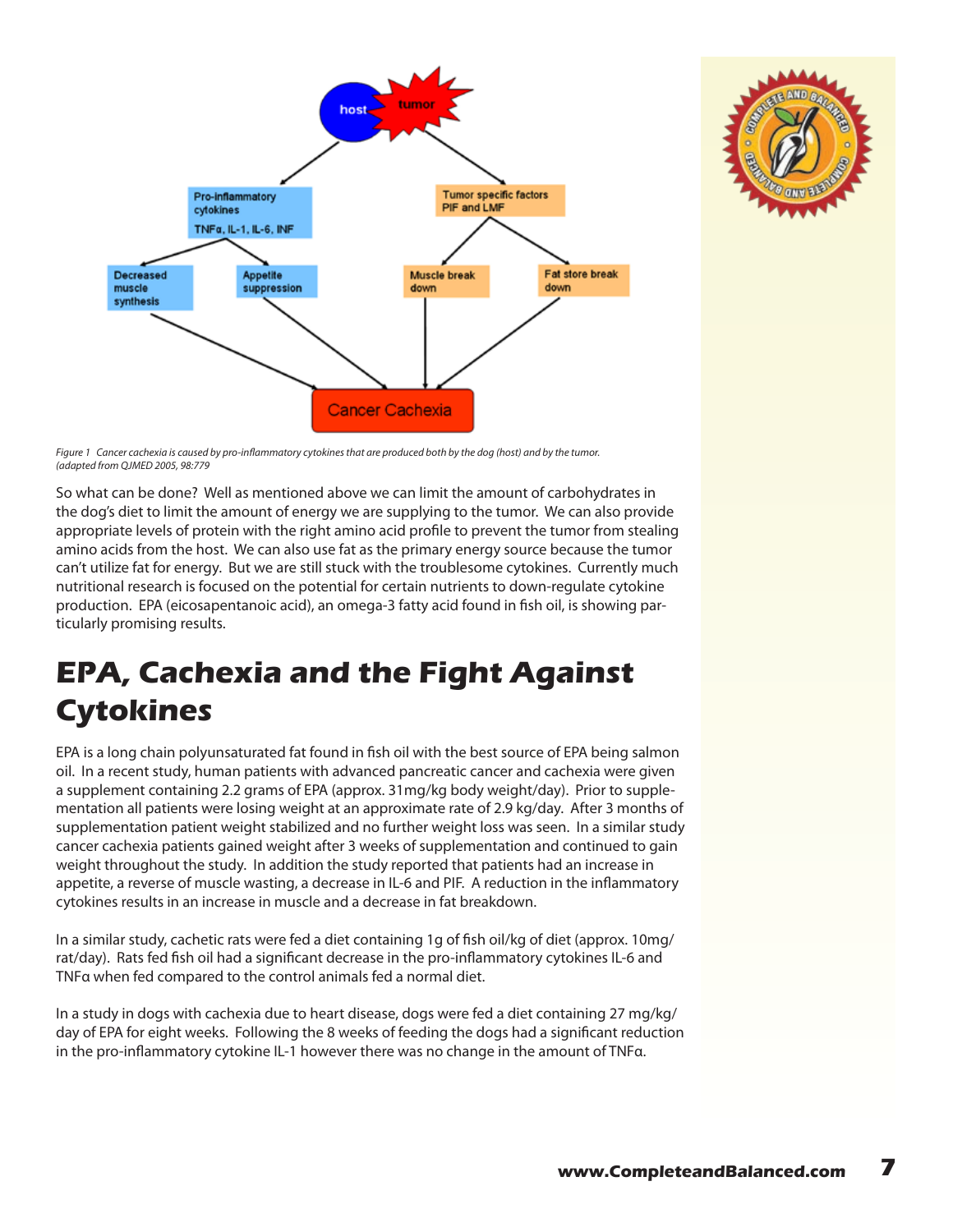

### **Dietary treatments**

There is some question as to the optimal amount of EPA that should be in the diet of a cancer patient. There is a limit as to how much EPA can be added to a commercial pet food. High levels of EPA cannot be added to the surface of kibble since omega-3 fatty acids are unstable and prone to rancidity when exposed to air. As well, the manufacturing constraints of extrusion prohibit the production of extremely low starch kibble (ie less than 5% of calories coming from carbohydrates) which is ideal for dogs with tumors. While canned diets are an option, again the instability of omega-3 fatty acids makes the canning process less than ideal. Home-made diets on the other hand do allow for the inclusion of very high levels of EPA from salmon oil. A home-made recipe can easily be formulated to deliver less than 5% of calories from carbohydrates, while supplying adequate protein with an appropriate amino acid balance, and delivering the majority of calories from fat, effectively limiting the nutrients available for the tumor, and maximizing the nutrients feeding the host. This type of recipe can reverse cachexia in the dog, leading to the return to normal body weight and normal metabolism.

While reversing cachexia does not cure the dog of cancer, it may significantly extend the dog's life expectancy and dramatically improve the dog's quality of life.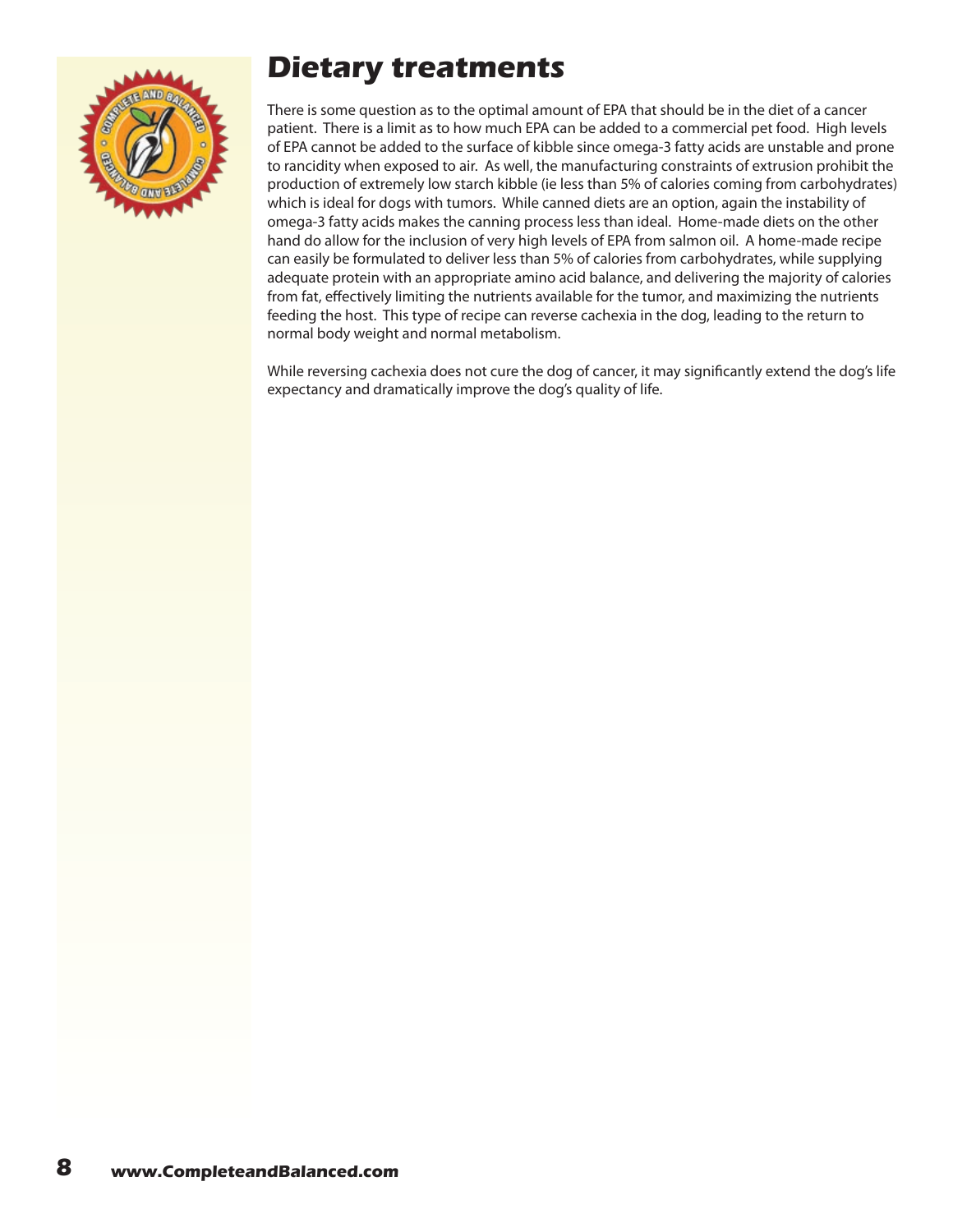# <span id="page-8-0"></span>**Strengthening the Skin Barrier with B-vitamins**

#### *By Hilary Watson BSc*

When most owners think about skin supplements, they generally think about oils. While it is true that oils can improve the luster of a dog's coat, certain B-vitamins also play a critical role in promoting skin health.

The skin is an important barrier between the dog's body and the external environment. Healthy skin prevents bacteria on the skin surface from entering the dog's body and the skin barrier prevents moisture from inside the dog's body being lost to the environment. Dogs with a weakened skin barrier have dry, flaky skin and are more susceptible to skin infections.



The integrity of the skin barrier can be evaluated by measuring trans-epidermal water loss (TEWL). TEWL is water lost from the surface of the dog's skin. With healthy skin, very little water is lost from the skin surface. With unhealthy skin, moisture lost from the skin results in dry, flaky skin. This increases shedding and predisposes the dog to skin infections. Measuring TEWL is therefore good way of assessing the health of the skin barrier. A low TEWL indicates a healthy skin barrier.

*Figure 1 – Trans-epidermal water losses (TEWL) increase as a dog ages.*

A study done at the Waltham Centre for Pet Nutrition in England (Watson et al, 2001) showed that even in healthy

dogs, TEWL increases as a dog ages (figure 1). Dogs who were 2-7 years old lost twice as much water from their skin surface as dogs who were less than a year old. Dogs over 9 years of age lost five times more water from their skin surface than did the youngsters. This study showed that even in healthy dogs, the skin barrier weakens as the dog ages.

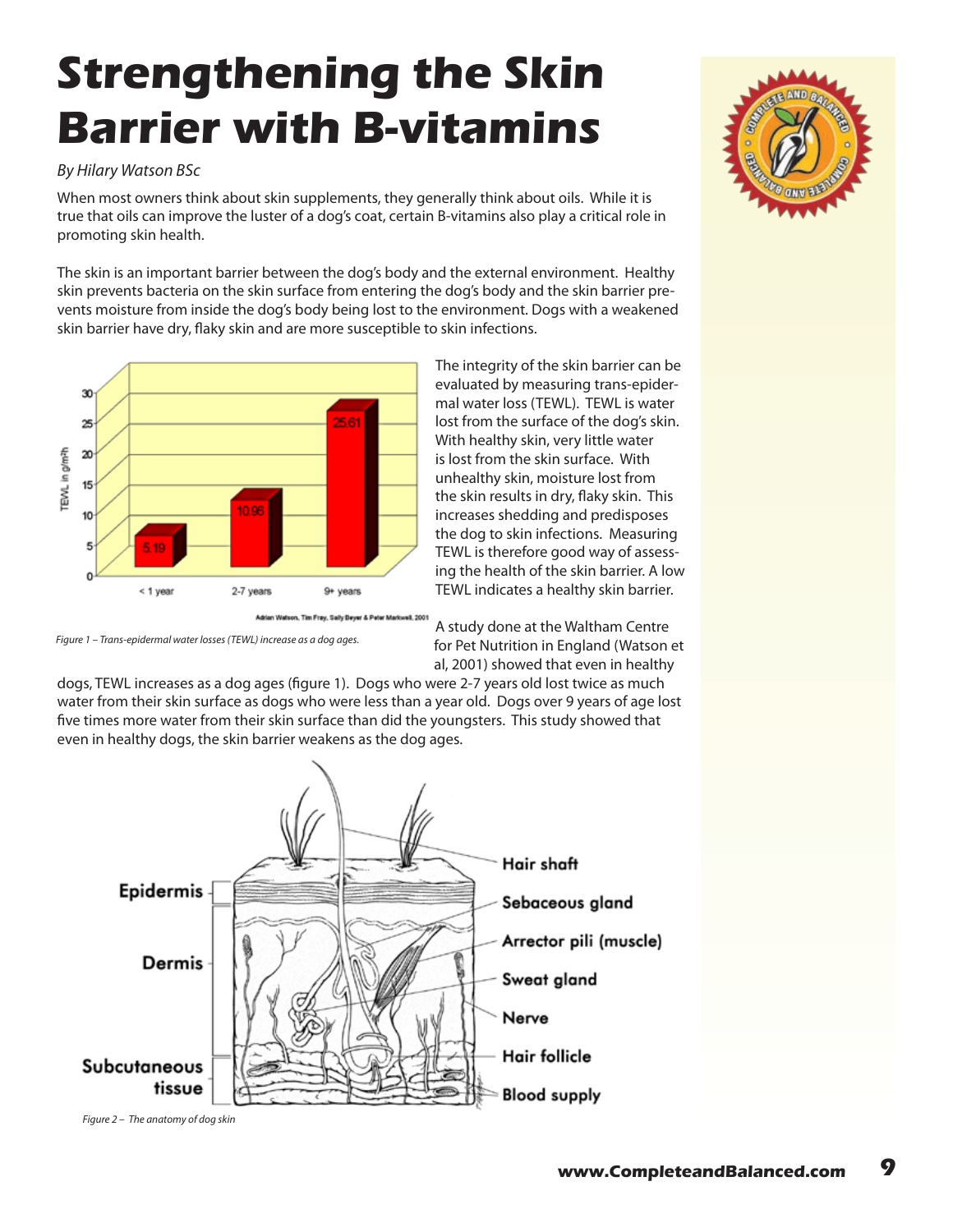

Figure 2 shows the structure of a dog's skin. The hair follicles, sebaceous glands and sweat glands are located in the dermis layer. The outermost layer is called the epidermis. It is this layer that forms the barrier between the dog's body and the external environment.

Figure 3 shows an enlargement of the epidermis layer. Skin cells are produced at the base of the epidermis inside the dog's body. As new skin cells are produced at the base, older cells are pushed outwards towards the surface. At the skin surface, the cells flatten, die and are shed as dandruff. This process is called desquamation.



*Figure 3 Anatomy of the epidermis*

In a healthy dog, desquamation takes about three weeks. With skin disease, the process is greatly accelerated. For example, in humans with psoriasis, desquamation takes only 7 days. The dry scaly skin of psoriasis is caused by skin cells dying 3 times faster than healthy skin.

The weakest link in the skin barrier is not the skin cells themselves, but rather is the space between skin cells. Think of the epidermis as a brick wall. The skin cells are the bricks. Holding the bricks together is the "mortar". Bacteria and allergens are more likely to travel into the dog's body through the mortar than through the skin cells. In the case of the epidermis, the mortar is made up of lipids and ceramides. The integrity of the skin barrier is therefore dependent on the integrity of the lipids and ceramides holding the skin cells together.

This is where certain B-vitamins play an important role. Another study at the Waltham Centre (Watson et al, 2001) showed that supplement with niacin (B1) and pyridox-

ine (B6) increased skin ceramide production (see figure 4). Not only do each of these vitamins increase ceramide production, but together they have a synergistic effect. Supplementing these two vitamins at levels well above AAFCO will strengthen the skin barrier by enhancing the production of ceramides in the epidermis.



The AAFCO Nutrient Profiles for Dogs specifies how much of each nutrient a dog needs for health. These profiles are based on research done in young healthy dogs. The AAFCO minimum for niacin is 3.3 mg per 1000 kcal, and for pyridoxine 0.29 mg per 1000 kcal. Niacin and pyridoxine above these values may be beneficial to the skin of older dogs and dogs with sensitive skin.

The recipes in the Complete & Balanced cookbook provide approximately 30 mg of niacin per 1000 kcal and 3 mg of pyri-

*Figure 4 - Skin ceramide production can be enhanced by B-vitamin supplementation*

doxine per 1000 kcal – about 10 times more than the AAFCO minimum. Owners report healthier coats, less shedding, less dandruff and these improvements are typically seen within 7-10 days of changing to home-cooking.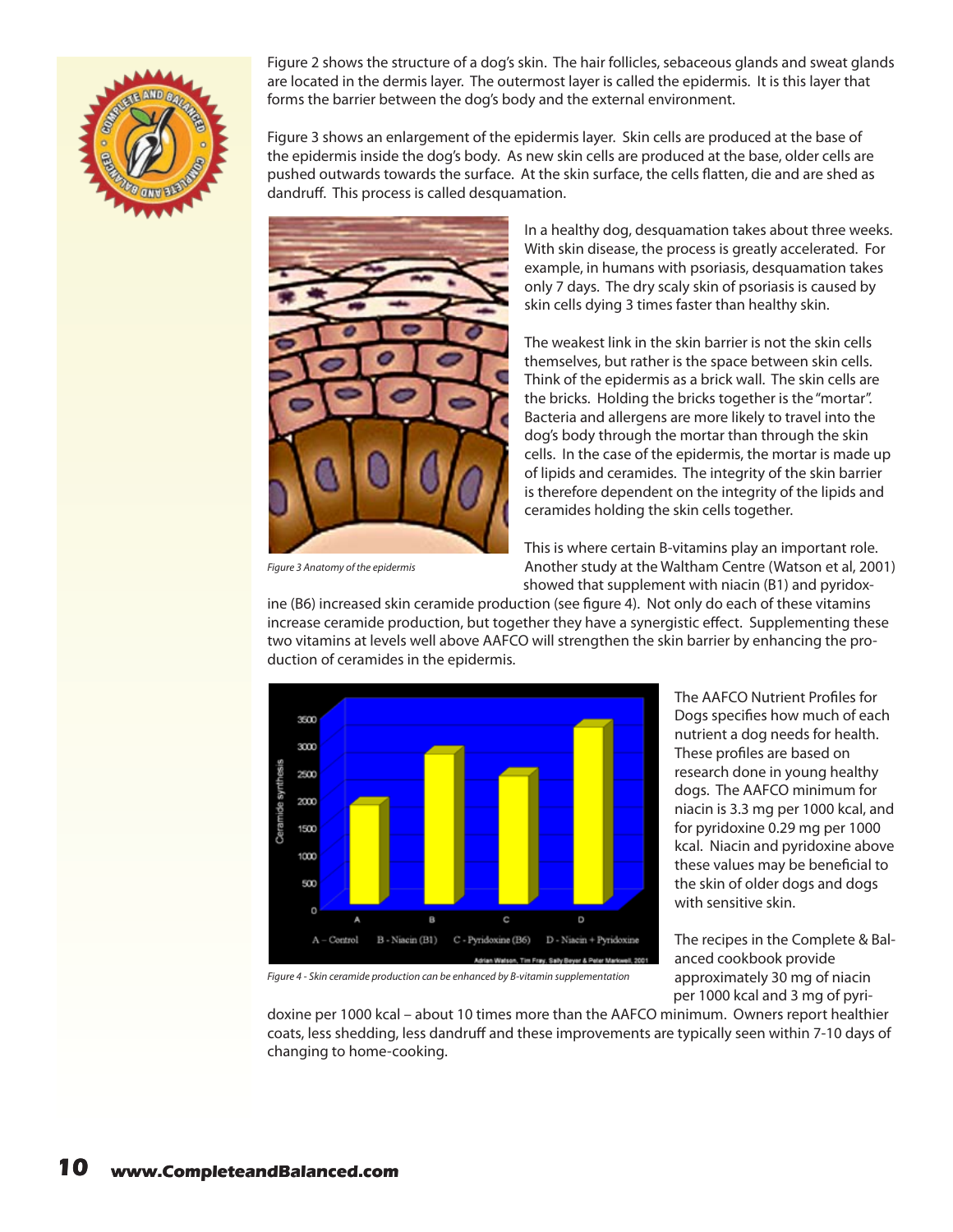# <span id="page-10-0"></span>**Successful Nutritional Management of Canine Lymphoma**

### **Case Report for "Bailey" Allin**

Bailey is an 8.5 yr old M/N Golden Retriever who came down with generalised lymphadenopathy (prescapular LN 7 cm x 4 cm in size), and was diagnosed with multicentric lymphoma by FNA and pathology. At the onset of his cancer he was 78lbs and a body condition of 3/5 (ideal). He had no other illness at that time, except underlying atopy (which was controlled with serum allergy injections for previous 2 yrs.) and gastric hypomotility (controlled with Metoclopramide 5 mg q12h). He was borderline anaemic, but otherwise non-clinical for lymphoma.

He started on the Madison-Wisconsin chemotherapy protocol November 11, 2009, under the guidance of Dr. Kevin Finora. Over the next 2 weeks he developed cancer cachexia, lost about 8 lbs and went to a body condition score of 1.5-2/5. He looked like a skeleton in Golden Retriever fur. He usually maintained on 2.75 cups/day of Hills Prescription Diet j/d. I had increased him to 6 cups daily,



*"Bailey"*

plus 2 eggs and Hills Prescription Diet n/d canned. He still lost 4lbs per week. He had no energy, was not playful and seemed depressed. His lymphadenopathy responded within one week of treatment and his lymph nodes returned to normal. At this point, he became anorexic and was fading away.

I started cooking a custom home-made recipe by Hilary Watson on November 28th, 2009 (see recipe on next page) and, although transitioning slowly, Bailey had more energy within 3 days of starting the new diet. Over the next 4 weeks this dog put all his former weight back on and an extra 5 lbs. His temporal muscles filled back out to normal, and he returned to a happy, active, spunky golden retriever with a coat that has never been this shiny and smooth.

Dr. Finora could not believe that the initially progressive anaemia of chronic disease was no longer progressive and has even improved to the point where it is almost back to normal not even a month into the diet. He says that normally cancer dogs on chemotherapy do not regenerate until the chemotherapy is completed.

I truly feel that Bailey would have been euthanised due to quality of life and wasting away towards the end of November had he not had this nutrition change and dramatic response. I owe Hilary a lot for helping my dog get back to his normal active, happy self.

Submitted by: Dr. Ines Allin D.V.M. Bracebridge Animal Hospital Bracebridge, Ontario.

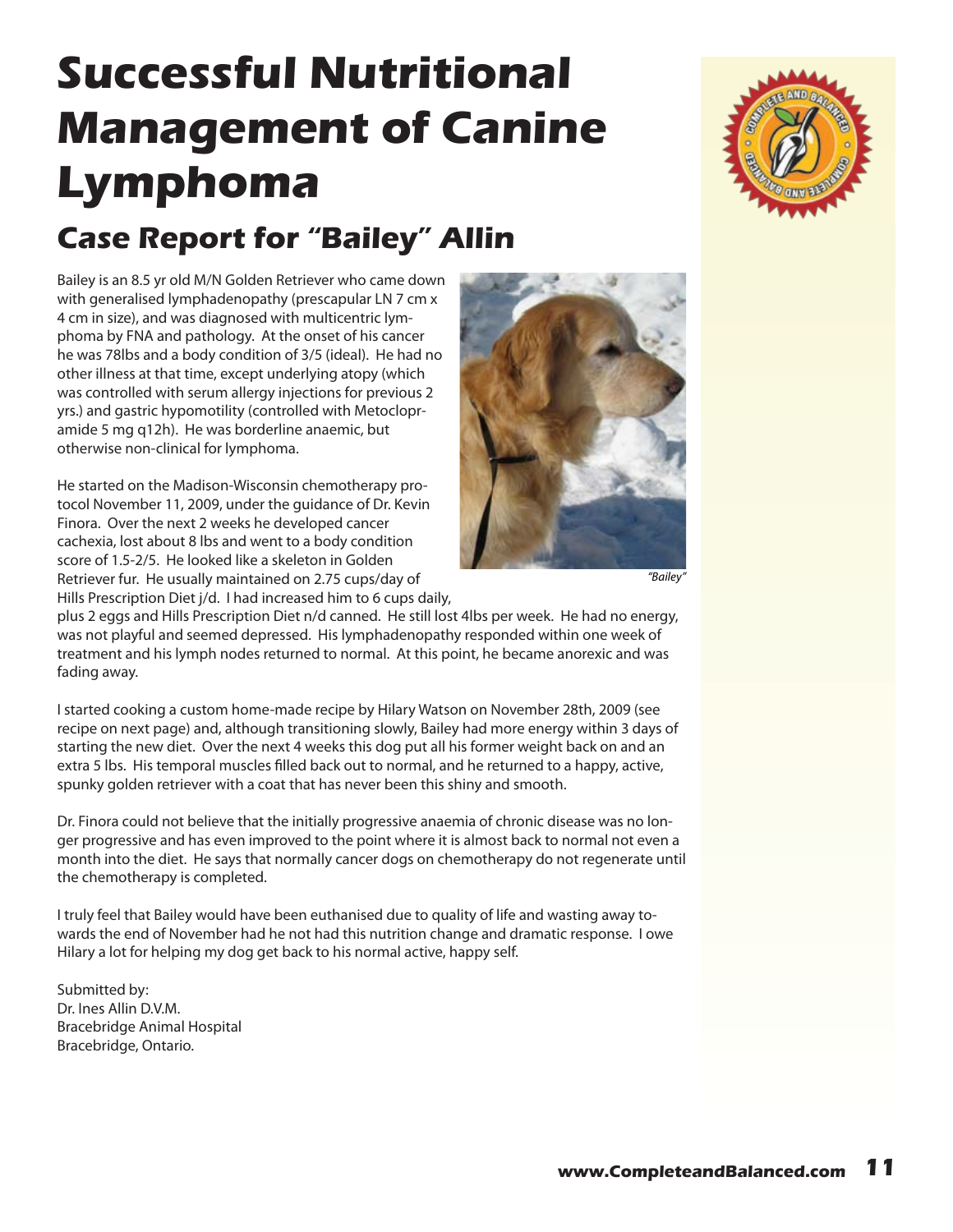### **Recipe for "Bailey"**



**CUSTOM RECIPE DETAILS** Date: 26-Nov-09

Clinic: Bracebridge Animal Hospital Dr: Ines Allin Client: Ines Allin Dog: Bailey

| <b>INGREDIENTS (lymphoma reci</b> | %     | grams | Approx.          |  |
|-----------------------------------|-------|-------|------------------|--|
| Almonds                           | 4.7   | 47    | 1/2 cup ground   |  |
| <b>Butter</b>                     | 7.1   | 71    | 5 tbsp           |  |
| Catfish, farmed, cooked           | 27.2  | 272   | 390 g raw        |  |
| Cheese, cheddar                   | 5.7   | 57    | 1/2 cup shredded |  |
| Cod liver oil                     | 0.9   | 9     | 2 tsp            |  |
| Eggs, hard-boiled                 | 20.0  | 200   | 4 large          |  |
| Liver, beef, cooked               | 25.0  | 250   | 350 g raw        |  |
| Safflower oil                     | 2.7   | 27    | 2 tbsp           |  |
| Salmon oil                        | 2.7   | 27    | 2 tbsp           |  |
| <b>HILARY'S BLEND*</b>            | 4.0   | 40    | 4 scoops         |  |
|                                   | 100.0 | 1000  |                  |  |

\*formerly THE BALANCER supplement

#### **ENERGY**

| Metabolizable energy:      | 275 kcal/100g |
|----------------------------|---------------|
| % ME from protein: 24%     |               |
| % ME from fat: 71%         |               |
| % ME from carbohydrate: 5% |               |

| <b>Current weight of dog:</b> | 35.0 kg  |           |            |              |            |
|-------------------------------|----------|-----------|------------|--------------|------------|
|                               |          |           | days 1000g | Protein      | <b>FPA</b> |
| <b>Feeding Guides:</b>        | kcal/day | arams/day | will last  | (q/kgBW/day) | (g/day     |
| Average adult:                | 1367     | 497       | 2.0        | 24           | 2.1        |
| Hypermetabolic adult:         | 1799     | 654       | 1.5        | 3.1          | 2.8        |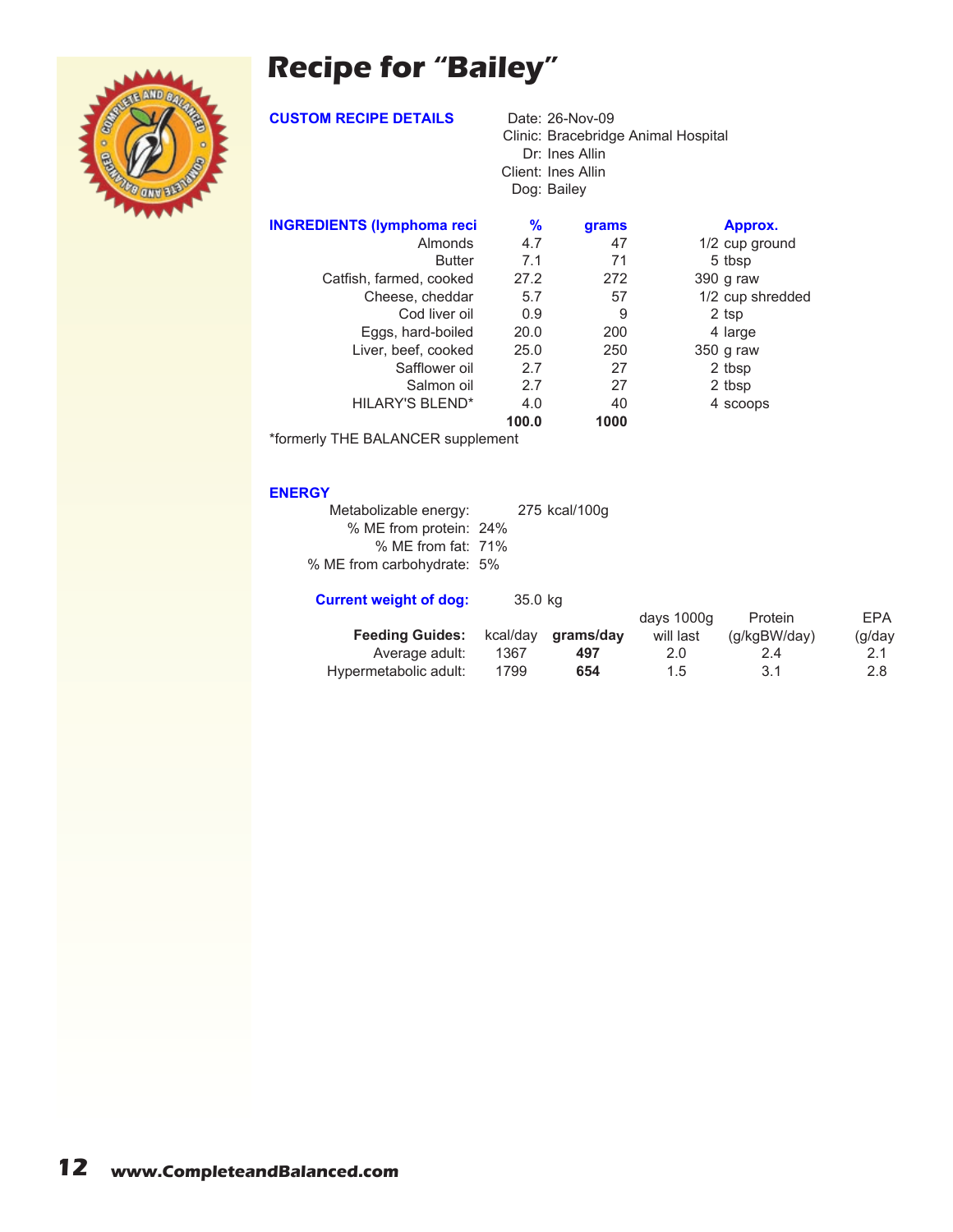<span id="page-12-0"></span>*Each month, we'll review one nutrition research study published within the last 2 months. These reviews won't be limited to canine nutrition. We may review human, equine, livestock and zoo animal nutrition research if we find it interesting and relevant. The common denominator is that*  each study will be recently published in a peer-reviewed scientific journal and they will all provide new insight into some concept of nutrition.

# **Research Study of the Month**

*By Laura Scott MSc*

| Title of study: | Diagnosis and management of vitamin D deficiency         |
|-----------------|----------------------------------------------------------|
| Authors:        | Simon H.S. Pearce and Tim D. Cheetham                    |
| Journal:        | <b>British Medical Journal</b>                           |
| <i>Issue:</i>   | Vol. 340, 142-147, January 2010                          |
| Species:        | <b>Humans</b>                                            |
| Link:           | http://www.bmj.com/cqi/content/extract/340/jan11_1/b5664 |

#### **Background information**

Vitamin D is a group of fat soluble prohormones. The group is made up primarily of vitamin D2 (ergocalciferol) and vitamin D3 (cholecalciferol), as well as their metabolites. Vitamin D can be obtained from the diet or from sun exposure. Vitamin D plays an important role in calcium and phosphorus metabolism and is required for normal bone growth and maintenance. Deficiency will lead to rickets in children and oteomalacia in adults. In addition, a number of other conditions such as cancer, autoimmune disorders and metabolic syndrome have been associated with low vitamin D levels. There is an increased risk of vitamin D deficiency in northern regions as there is less exposure to sunlight.

#### **Purpose of this study and study design**

Several hundred children are treated for rickets each year in the United Kingdom and 50% of the adult population has insufficient levels of vitamin D in the winter and spring. This is a serious public health issue and the authors of this study wanted to present a clinical review of the published articles on Vitamin D. They gave priority to more recently published works, as well as those that were systemic reviews, meta-analyses, and clinical guidelines. This review focuses on the vitamin D status of people in the United Kingdom, recommended daily intakes and risk factors for deficiencies. In addition, it looks at how deficiency can be determined and treated.

## **Study results**

In fair skinned people, 20-30 minutes of sun exposure 2-3 times per week is sufficient to meet vitamin D requirements, however much of North America and western Europe is too far north to get adequate UVB rays 6 months of the year resulting in 50% of the adult population in the UK being vitamin D insufficient and 16% being severely deficient. There are number of additional risk factors for vitamin D insufficiency including pigmented skin, strict sunscreen use, being elderly, obese or institutionalized and a vegetarian diet. Adults with vitamin D deficiency will present with pain and proximal muscle weakness, and may have low bone density or osteopenia and secondary hyperparathyroidism. Assay of serum 25-hydroxyvitamin D is the best way to determine vitamin D status. An increased risk of mortality and diabetes, cancer and cardiovascular disease were associated with vitamin D insufficiency in several studies.

Treatment of vitamin D deficiency is typically with high doses of vitamin D initially and then a maintenance dose for life, while insufficiency can be corrected with a maintenance dose. In addition, increased public awareness and fortification of foods may be necessary to prevent further cases of vitamin D insufficiency.

## **My thoughts**

As a fat soluble vitamin, vitamin D can cause toxicity at high levels. However, this study shows that insufficiency is a far greater risk in the human population. Although vitamin D's role in diseases such as cancer, diabetes and immune dysfunction has not been investigated in dogs, vitamin D still plays a very important role in calcium and phosphorus metabolism and is a required nutrient. Homemade diets that are not prop-